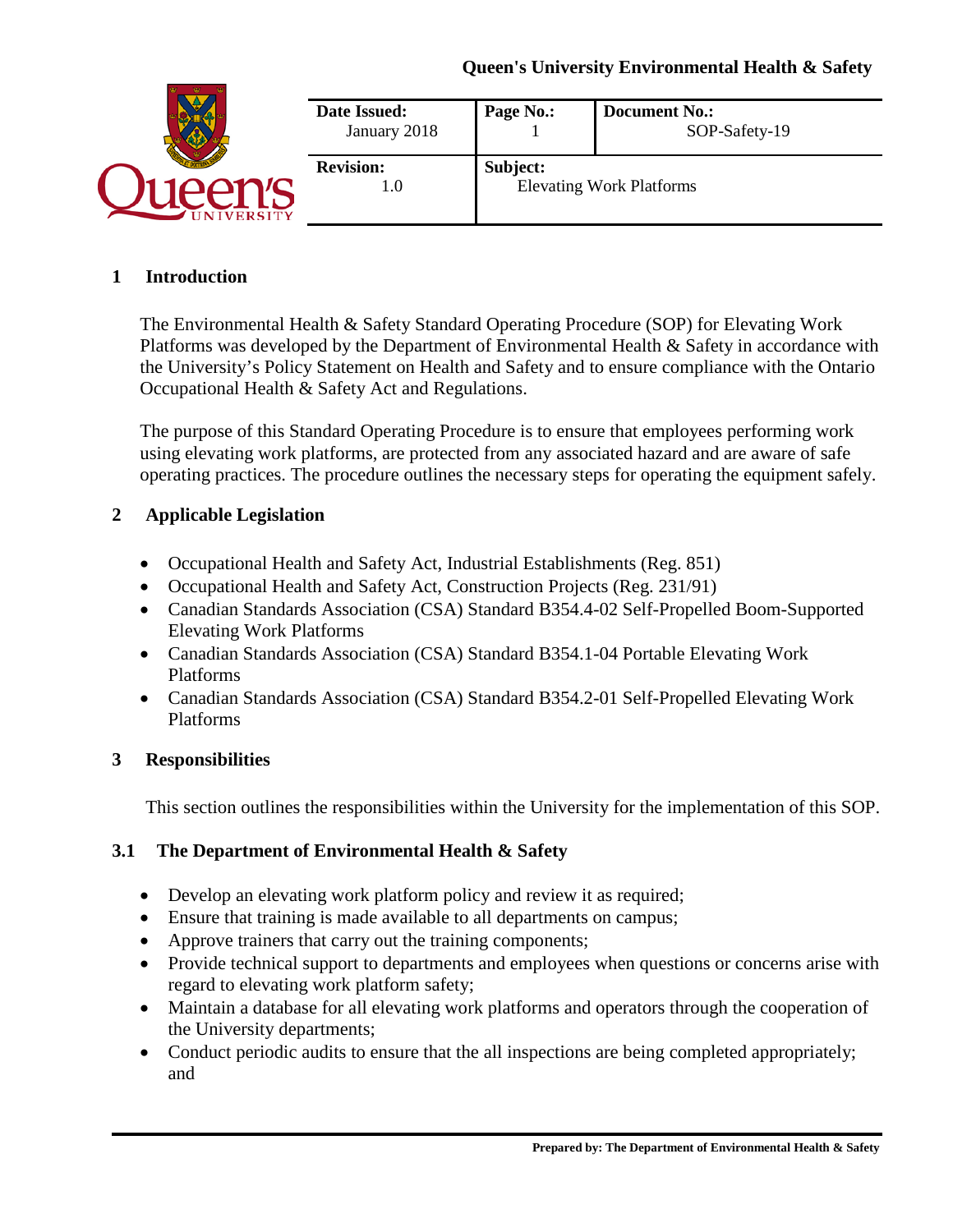|               | Date Issued:<br>January 2018 | Page No.: | <b>Document No.:</b><br>SOP-Safety-19 |
|---------------|------------------------------|-----------|---------------------------------------|
| <b>ERSITY</b> | <b>Revision:</b><br>. 0      | Subject:  | <b>Elevating Work Platforms</b>       |

• Arrange for a qualified contractor to conduct the annual inspections and ensure that the inspections take place on the appropriate scheduled basis.

## **3.2 Department Heads, Directors, Managers and Supervisors**

- Contact the Department of Environmental Health & Safety after the purchase of an elevating work platform so that database information can be updated;
- The department must ensure that operators receive theory and practical training from a competent operator/trainers (authorized by the Department of Environmental Health & Safety), or the manufacturer or vendor, or an approved trainer prior to their initial use of a lift. Departments must document the practical training (See Appendix A), if performed in house, and the 18 month evaluations in addition to providing the original training documents to the Department of Environmental Health & Safety;
- Maintain training records of approved operators of elevating work platforms, and conduct periodic audits of operator training records;
- Ensure that the operating and maintenance manuals have been received, made available to each operator, placed in a weather-proof compartment on the lift, and that the "Policy and Owner's Manual Acknowledgement Form" (Appendix D) has been completed by each operator who uses the lift. This SOP and the owner's manual shall be reviewed by the operator and Appendix D signed off on an annual basis;
- If buying used equipment, work with the Department of Environmental Health & Safety to ensure that an annual inspection is completed on the lift prior to placing the unit into service;
- The department which owns a lift shall ensure that pre-start inspections, periodic inspections and structural inspections are being performed on the lift in accordance with the manufacturer's recommendations and this policy;
- The department who owns an elevating work platform shall create a pre-start inspection form, based on the manufacturer's recommendations that is consistent with the one found in Appendix B. In addition, the department shall create a workplace inspection form that is consistent with the one found in Appendix C, both forms need to include a space where the operator signs and dates the form;
- When renting a lift, departments shall require that a pre-start inspection form for the specific lift that they will be renting is provided by the renter;
- An emergency response plan shall be developed by the department which owns or rents an elevating work platforms to respond to emergency situation which may occur; and
- It's the responsibility of the department which owns an elevating work platform to record logged machine hours and to arrange for a periodic inspections once they reach 200 hours of usage. They're also required to arrange for an annual inspection if they reach 700 hours before the regularly scheduled annual inspection date.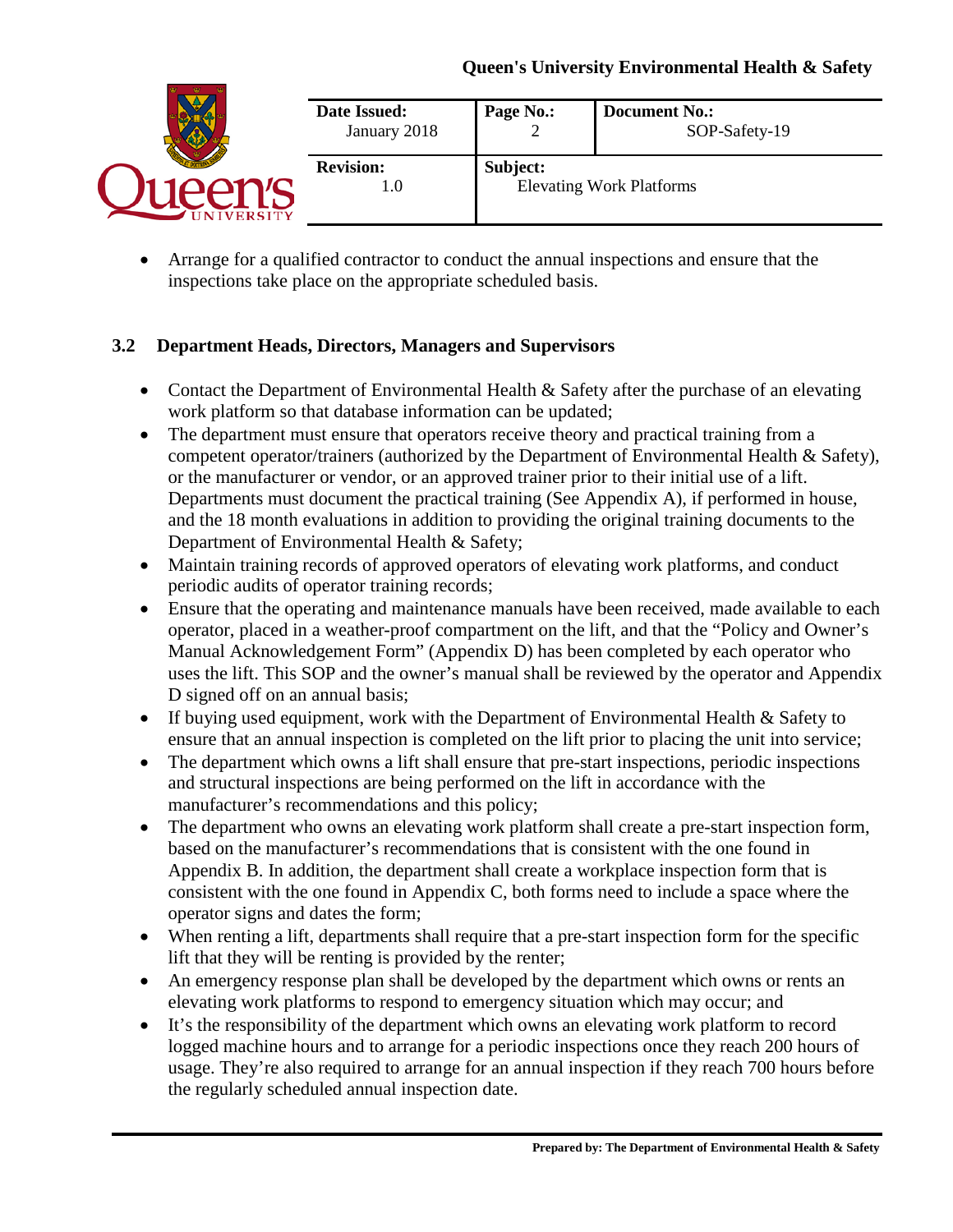| <b>ERSITY</b> | <b>Date Issued:</b><br>January 2018 | Page No.: | <b>Document No.:</b><br>SOP-Safety-19 |
|---------------|-------------------------------------|-----------|---------------------------------------|
|               | <b>Revision:</b><br>L.U             | Subject:  | <b>Elevating Work Platforms</b>       |

## **3.3 Operators**

- Complete theory and practical training from an approved trainer;
- Read this policy and the owner's manual on an annual basis and sign off on Appendix D;
- Perform pre-start inspections and workplace inspections prior to using an elevating work platform;
- Report any unsafe equipment or working conditions to your supervisor immediately;
- Follow the safe operating procedures found in the operating manual and this SOP when using an elevating work platform;
- Ensure that there is a rescue plan in place and that it has been reviewed by all workers before beginning work; and
- Never work alone.

### **4.0 Training Program**

To become an authorized operator for an elevating work platform, employees must successfully complete a two-part training program: a theory classroom session and a practical evaluation on the elevating work platform that they wish to operate. Fall arrest training, if not included in the elevating work platform training, must also be completed to operate a lift and working at heights training if the lift will be used on a construction site. Employees are not permitted to operate lifts without completing this training (See Fall Protection SOP-Safety-20).

## **4.1 Classroom Theory Training:**

All operators of elevating work platforms shall attend a training class held by a trainer approved by the Department of Environmental Health & Safety prior to using or operating a lift. The contents of the training will include the following:

- Purpose and use of manuals and where they must be located.
- Pre-start inspection process.
- Identification of malfunctions and problems.
- Factors affecting stability.
- Purpose of placards and decals.
- Workplace inspections.
- Safety rules and regulations.
- Operator warnings and instructions.
- The application of fall arrest systems for elevated work platforms.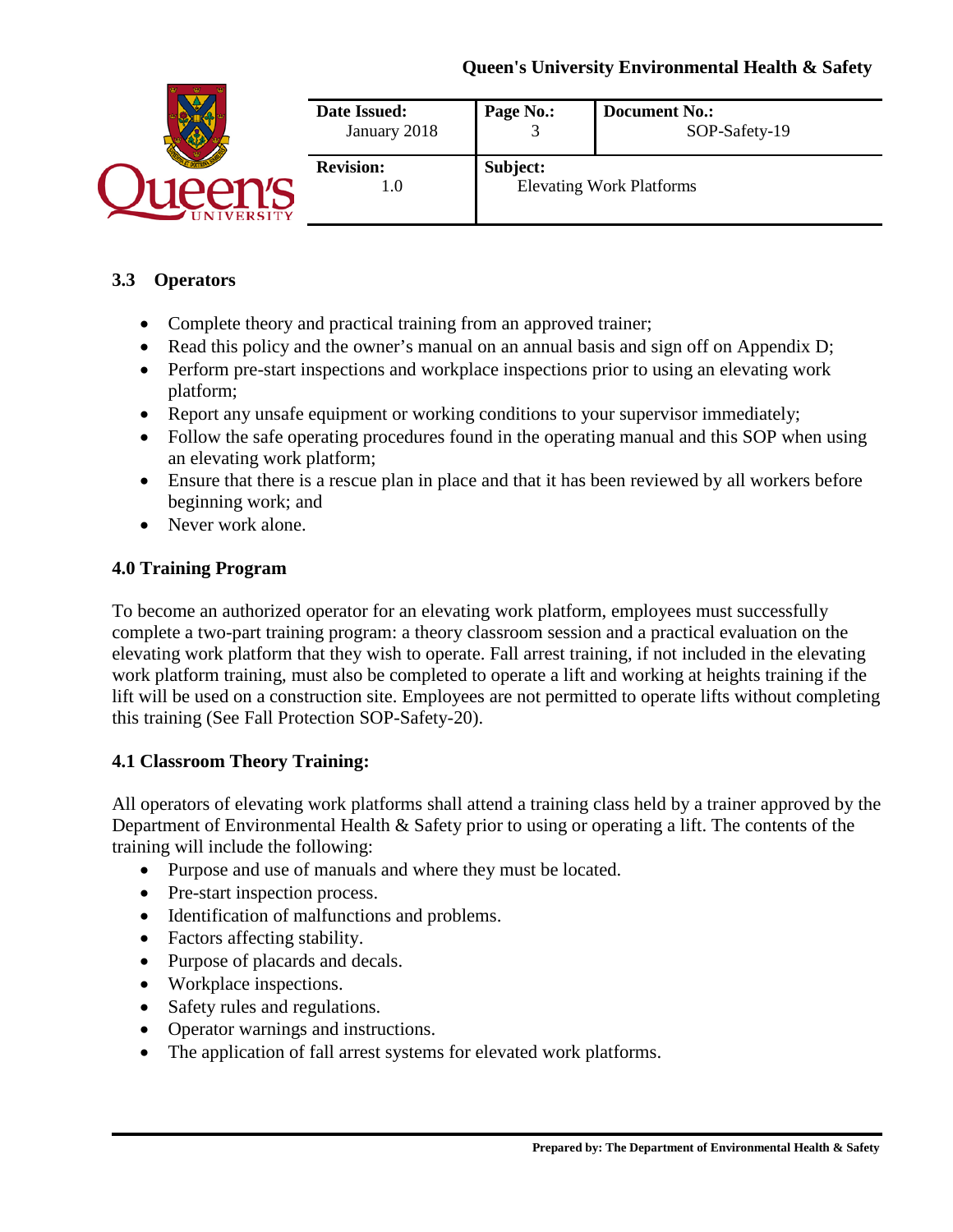|                | <b>Date Issued:</b><br>January 2018 | Page No.: | <b>Document No.:</b><br>SOP-Safety-19 |
|----------------|-------------------------------------|-----------|---------------------------------------|
| <b>VERSITY</b> | <b>Revision:</b><br>1.0             | Subject:  | <b>Elevating Work Platforms</b>       |

• The importance of using real time wind monitoring services such as Environment Canada, The Weather Network or any other similar service and reinforcement of the emergency shut down procedures for the lift.

### **4.2 Practical Training:**

All operators must complete a practical training session on the type of lift that they will be operating. If a practical evaluation has been completed on a model of aerial work platform that is different than the one that they will be using they are required to read the owner's manual and sign off on Appendix D. The selection of the trainer shall be approved by the Department of Environmental Health  $\&$ Safety. The trainer may be an experienced and competent operator, a representative of the lift manufacturer, a representative of the lift distributor, or a contracted external trainer.

### **5.0 Inspections**

The inspection process is a critical step in preventing elevating work platform accidents that are caused from faulty or worn out equipment. When safety-related concerns have been discovered through the pre-start inspections, periodic inspections or annual inspections, or at any other time, the lift shall be locked out of service until the item(s) have been repaired by an authorized and trained mechanic.

### **5.1 Workplace Inspections**

Before an elevating work platform is used, the operator shall visually check the workplace area where the lift is to be used, identifying potential hazards such as, but not limited to:

- Drop-offs or holes.
- Slopes.
- Bumps and floor obstructions.
- Debris.
- Potential sources of entanglement.
- Overhead obstructions and high voltage conductors.
- Hazardous locations and atmospheres.
- Inadequate surface and support to withstand all load forces imposed by the elevated work platform.
- Wind and weather conditions.
- Visible lightening or active thunderstorm warnings.
- Other weather related concerns are in the forecast.
- Presence of unauthorized people.
- Other possible unsafe conditions.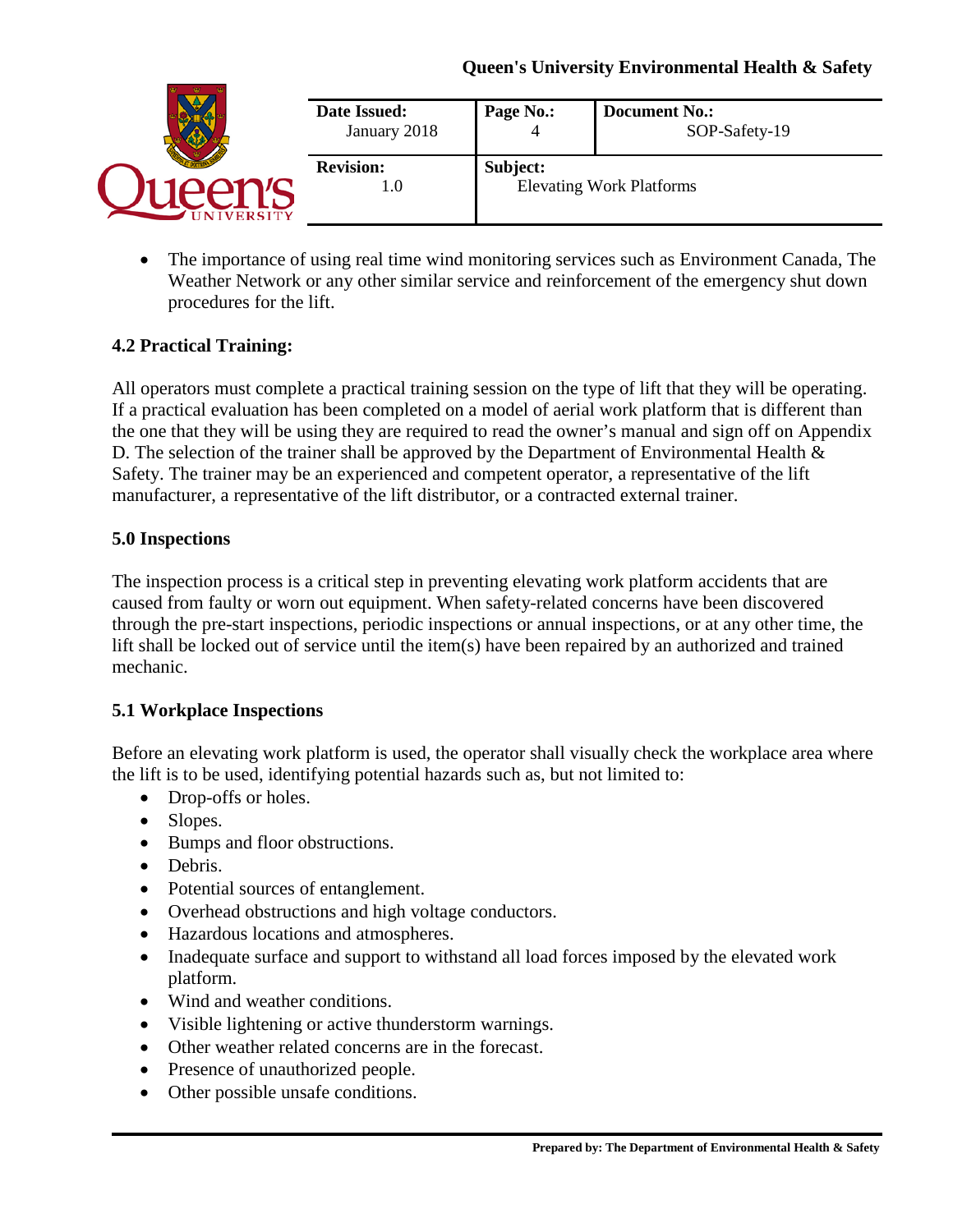|                | Date Issued:<br>January 2018 | Page No.: | <b>Document No.:</b><br>SOP-Safety-19 |
|----------------|------------------------------|-----------|---------------------------------------|
| <b>VERSITY</b> | <b>Revision:</b><br>1.0      | Subject:  | <b>Elevating Work Platforms</b>       |

Depending on the nature of the workplace and the type of work being performed, additional items may need to be added to this list of criteria. Each department shall create a workplace inspection form that, at a minimum, contains the criteria listed above, and shall contain a space for the operator's signature and date. For their convenience, departments may choose to create a two-sided inspection form, with the pre-start inspection form on one side and the workplace inspection form on the other side. An example of a workplace inspection form can be found in Appendix C.

#### **5.2 Pre-Start Inspections**

Prior to use, all elevating work platforms shall be given a pre-start inspection. This involves a visual inspection and functional test that includes the following criteria:

- Operating and emergency controls.
- Safety devices.
- Personal protective devices.
- Air, hydraulic and fuel system leaks.
- Cables and wiring harness.
- Loose or missing parts.
- Tires and wheels.
- Placards, warnings, control markings and operating manual(s).
- Outriggers, stabilizers and other structures.
- Guardrail system.
- Other items specified by manufacturer.

Since each make and model is unique, the inspection criteria may vary. Refer to the owner's manual for specific criteria required for each particular lift that needs to be inspected. If the owner's manual does not have a form that can be dated and signed, the department who owns or rents the lift shall work with the Department of Environmental Health & Safety to create a form based on the owner's manual specifications. The form shall include a space for the operator to sign and date it. An example can be found in Appendix B. Each department shall identify a storage location on the lift or a designated location at the work site for the completed pre-start inspection forms.

### **5.4 Periodic Inspection**

A periodic inspection shall be performed by a qualified person on all elevating work platforms after being in use for 200 hours, or more often if recommended by the manufacturer of the lift. The inspection shall include all items specified by the manufacturer for a periodic inspection. Departments are responsible for tracking the usage of their lift and arranging for a periodic inspection when necessary.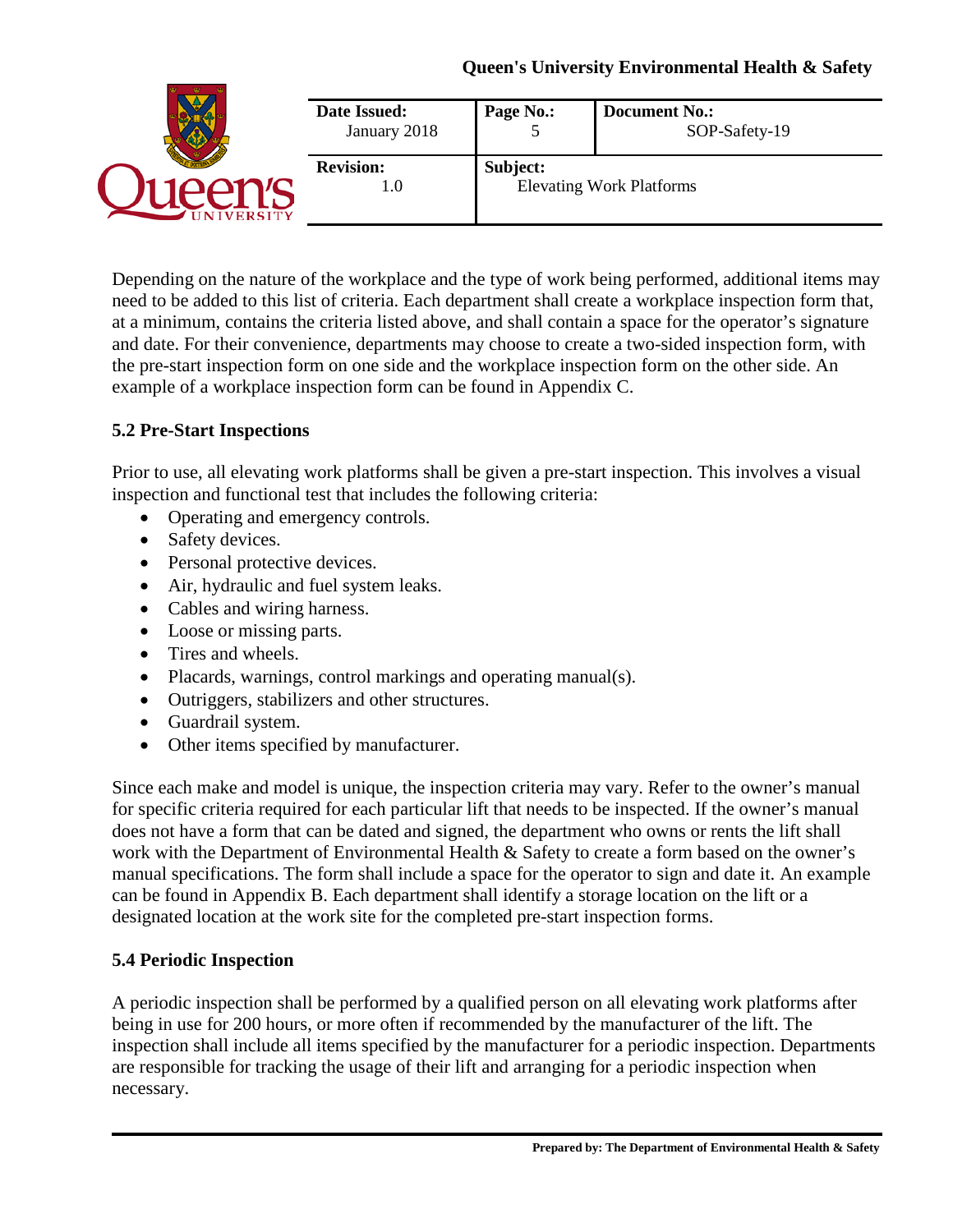|         | <b>Date Issued:</b>     | Page No.: | <b>Document No.:</b>            |
|---------|-------------------------|-----------|---------------------------------|
|         | January 2018            | O         | SOP-Safety-19                   |
| /ERSITY | <b>Revision:</b><br>1.0 | Subject:  | <b>Elevating Work Platforms</b> |

### **5.3 Annual Inspection**

An annual inspection shall be performed on all elevating work platforms every twelve months (no later than 13 months from the date of the prior annual inspection) or after 700 hours of use. The inspection shall be performed by a qualified person. An approved company shall be contracted through the Department of Environmental Health & Safety with the cooperation of the department who owns the lift to perform the annual inspections. The inspection shall include all items specified by the manufacturer for an annual inspection. Departments are responsible for tracking the usage of their lift and shall notify the Department of Environmental Health & Safety to arrange for an annual inspection if their lift reaches 700 hours of use before its normally scheduled annual inspections.

### **5.4 Structural Inspection**

A structural inspections is required on the lift after 10 years from the manufacture date and then every 5 years after or if any suspected or potential damage occurs due to an accident that could affect the structural integrity or stability of the lift. This inspection needs to be carried out under the direction of a professional engineer. Departments are responsible for tracking the age of their lifts and arranging for structural inspections when necessary.

#### **6.0 Maintenance**

All maintenance that is performed on elevating work platforms shall be performed by trained and qualified mechanics. The departments in possession of elevating work platforms are responsible for arranging for the maintenance and repair of their equipment. Battery charging and fueling of elevating work platforms shall be done in a safe environment with adequate ventilation. Where battery charging takes place, a 10 lb. ABC fire extinguisher shall be available within 20 feet of the charging station. Where propane cylinder change-outs are needed, tank storage shall take place in an appropriate location, such as a garage or exterior storage space. While changing out tanks, employees shall wear safety goggles or a face shield, and burn-resistant gloves (insulated leather or cryogenic gloves). Other precautions shall be undertaken as specified by the manufacturer.

#### **7.0 Standard Procedures**

To ensure safe practices, the following general procedure shall be used when an authorized employee operates an elevated work platform:

- Select an appropriate lift for the job.
- Operators of elevating work platforms are required to have fall arrest training and to use personal fall protection at all times, if operating on a construction site then working at heights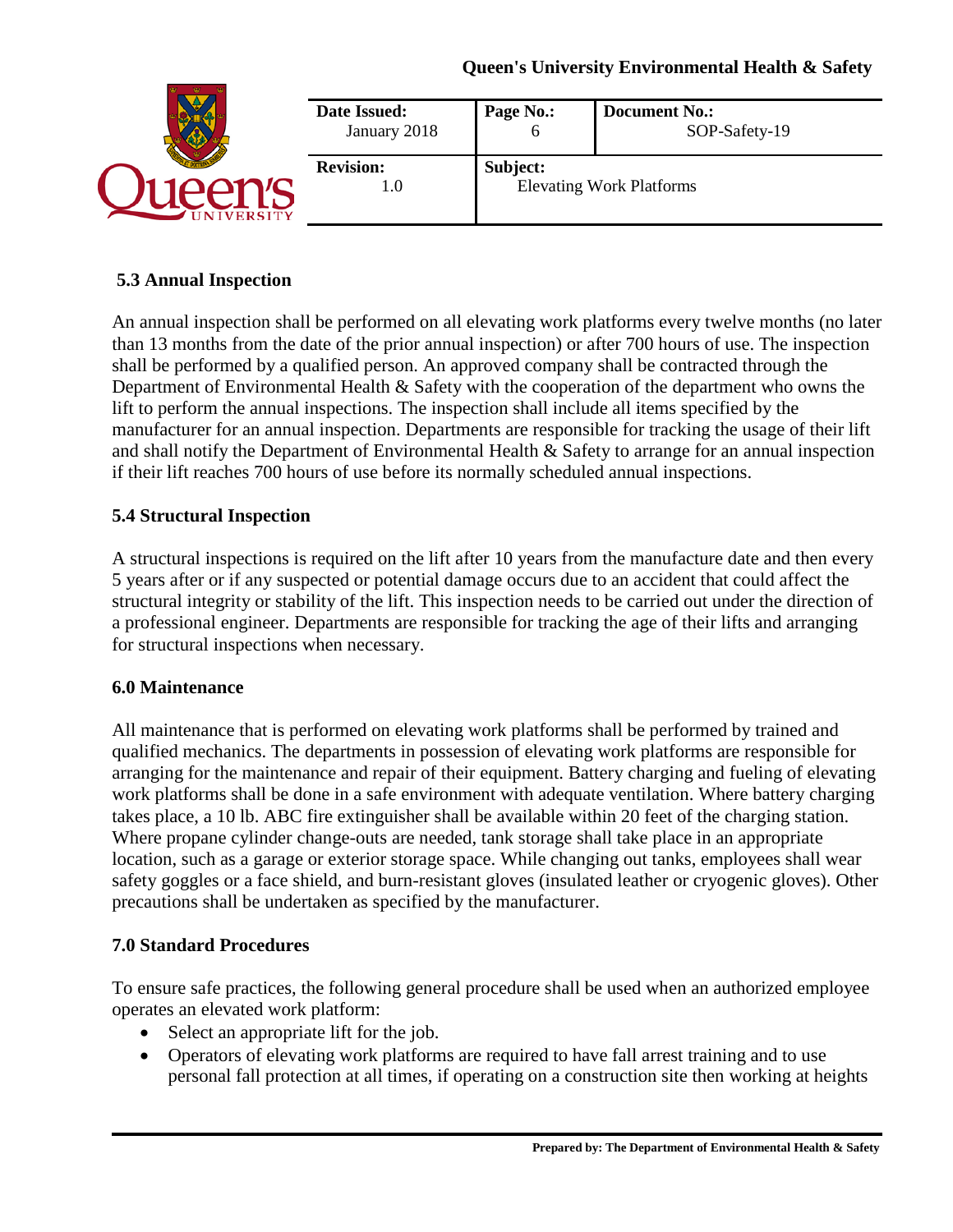|                  | Date Issued:<br>January 2018 | Page No.: | <b>Document No.:</b><br>SOP-Safety-19 |
|------------------|------------------------------|-----------|---------------------------------------|
| <b>JIVERSITY</b> | <b>Revision:</b><br>1.0      | Subject:  | <b>Elevating Work Platforms</b>       |

training is also required (See Fall Protection SOP-Safety-19). Only lifts equipped with proper anchor points are to be used.

- Perform a workplace inspection in the area that the lift will be used looking for the items outlined in Section 5.1.
- Check the last pre-start inspection for any comments or notes and perform a new pre-start inspection on the lift. Document the inspection, and place it in the reserved storage location on the lift or in a designated location at the work-site.
- Plan your work, ensure that you will not exceed the lifting limit and set up on a firm, flat, level surface. Extend and adjust the outriggers, stabilizers, extendible axles, or other stability enhancing means. If the set up location does not have enough space to do this, the operator shall refer to the owner's manual to ensure that the height, weight, or wind conditions are within the limits of the lift while the stabilizing equipment is not being used.
- Never use an elevating work platform when wind speeds may exceed the manufacturer's recommended maximum wind speeds or when lightning is observed.
- Prior to operation, all operators must wear job specific personal protective equipment.
- No one shall use the lift alone. Whenever the lift is used a second worker must be present to act as a spotter, an emergency lowering person and to enact the rescue plan if necessary. The spotter does not require elevating work platform theory and practical training, however, they must know how to competently use the emergency lowering controls, what to do if the lift contacts electrical wires and how to enact the rescue plan.
- When driving, give way to pedestrians. Maintain a clear view ahead and behind and give clear indication of your intentions. Maintain a safe distance from other vehicles.
- Observe speed limits and ensure that you can make a safe stop at any time. Avoid rapid acceleration, deceleration and quick turns.
- Place barricades and red danger tape around the machine while in operation with signs stating the danger "Work Overhead".
- Adhere to the minimum distances from live power lines as set out below.
- Ensure that the guardrails are installed and are in place and that the load being placed on the lift is within the rated capacity of the lift.
- Only use the elevating work platform for the purpose for which it was designed.
- Weather conditions shall be continuously monitored through a real-time weather service source for the duration of the work.
- If at any time the operator is concerned for their safety they may, at their discretion, lower the lift and stop work.
- When finished using the lift, walk around the machine checking for any leaks or damage that may have occurred during the task.
- Never park or leave the lift in any doorway, entrance, emergency exit or in front of fire extinguishing or alarm equipment.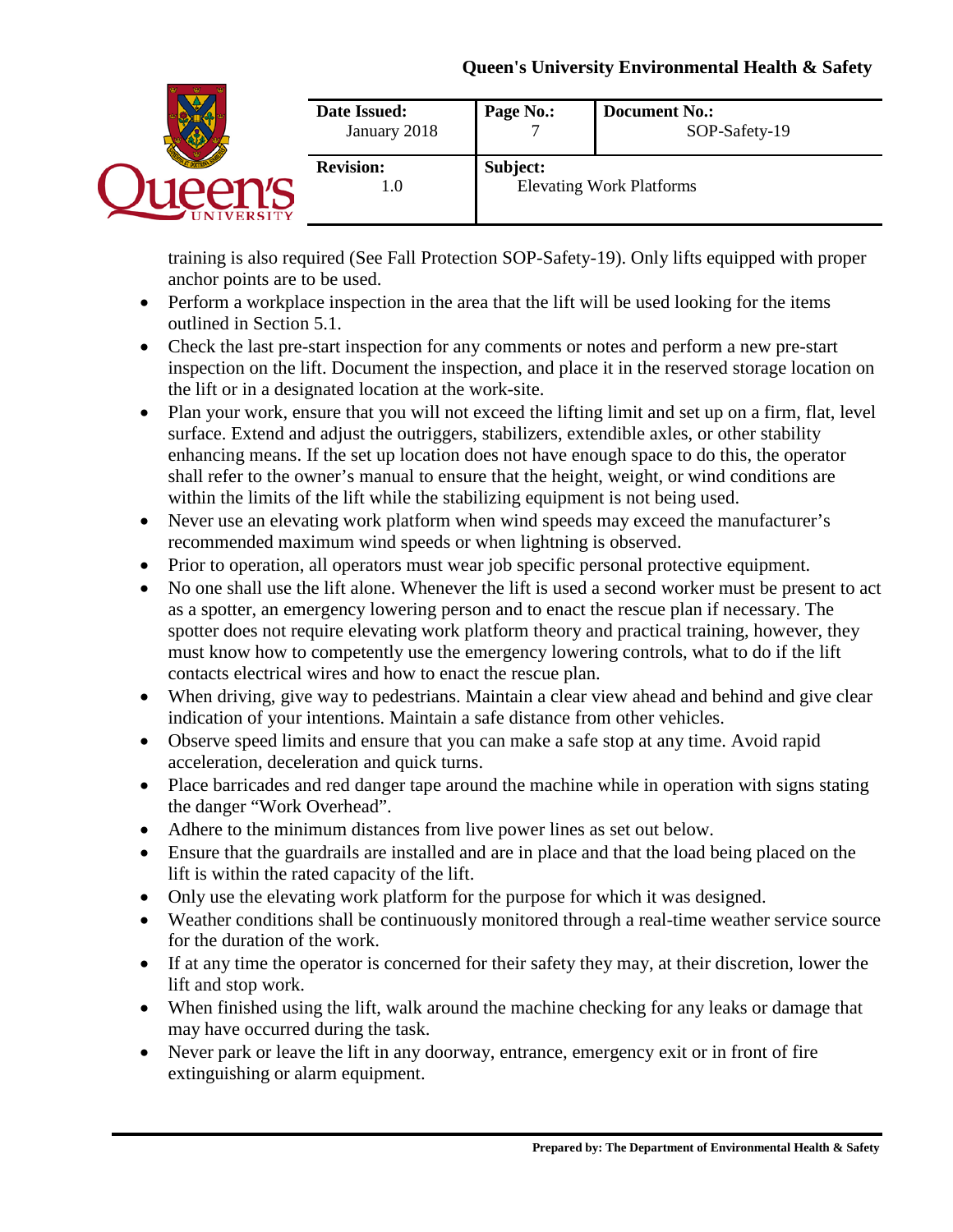|                | <b>Date Issued:</b><br>January 2018 | Page No.: | <b>Document No.:</b><br>SOP-Safety-19 |
|----------------|-------------------------------------|-----------|---------------------------------------|
| <b>VERSITY</b> | <b>Revision:</b><br>1.0             | Subject:  | <b>Elevating Work Platforms</b>       |

- All elevating work platforms must be left in the lowered position when moving and when not in use.
- Remove the key when you leave the lift.

| <b>Minimum Distance From Live Power Lines</b> |  |  |  |
|-----------------------------------------------|--|--|--|
|                                               |  |  |  |
|                                               |  |  |  |
|                                               |  |  |  |
|                                               |  |  |  |
|                                               |  |  |  |

If work must be done in close proximity to energized power lines, contact the utilities provider to arrange for insulators to be placed on the lines or to have the power temporarily turned off in order to complete the work.

In the event of an elevating work platform contacting a power line the operator should:

- Stay where they are and keep others away.
- Contact the ERC at extension 36111, or (613) 533-6111 if using an external line, and request that they call the Kingston Utilities emergency line at 613-546-1181 to report the accident and have the power shut off.
- Wait until the power is shut off and a utility worker tells you it's safe before exiting the vehicle.
- Only when confirmed safe by a utility worker, move the vehicle off of the power line.

Failure to comply with the manufacturer's instructions for use, or this procedure document could result in the Operator's privilege to use the lift being revoked. This revocation of authorization to operate the lift can be temporary or permanent, at the discretion of the supervisor.

### **8.0 Markings and Decals**

In addition to any other markings or decals that are placed on the lift by the manufacturer, the following information shall be displayed on all elevating work platforms in a clearly visible, accessible area and in a durable manner:

- The make, model, serial number, and manufacturer's name and address.
- The rated workload, including rated number of occupants.
- The maximum platform height.
- Inspection Stickers.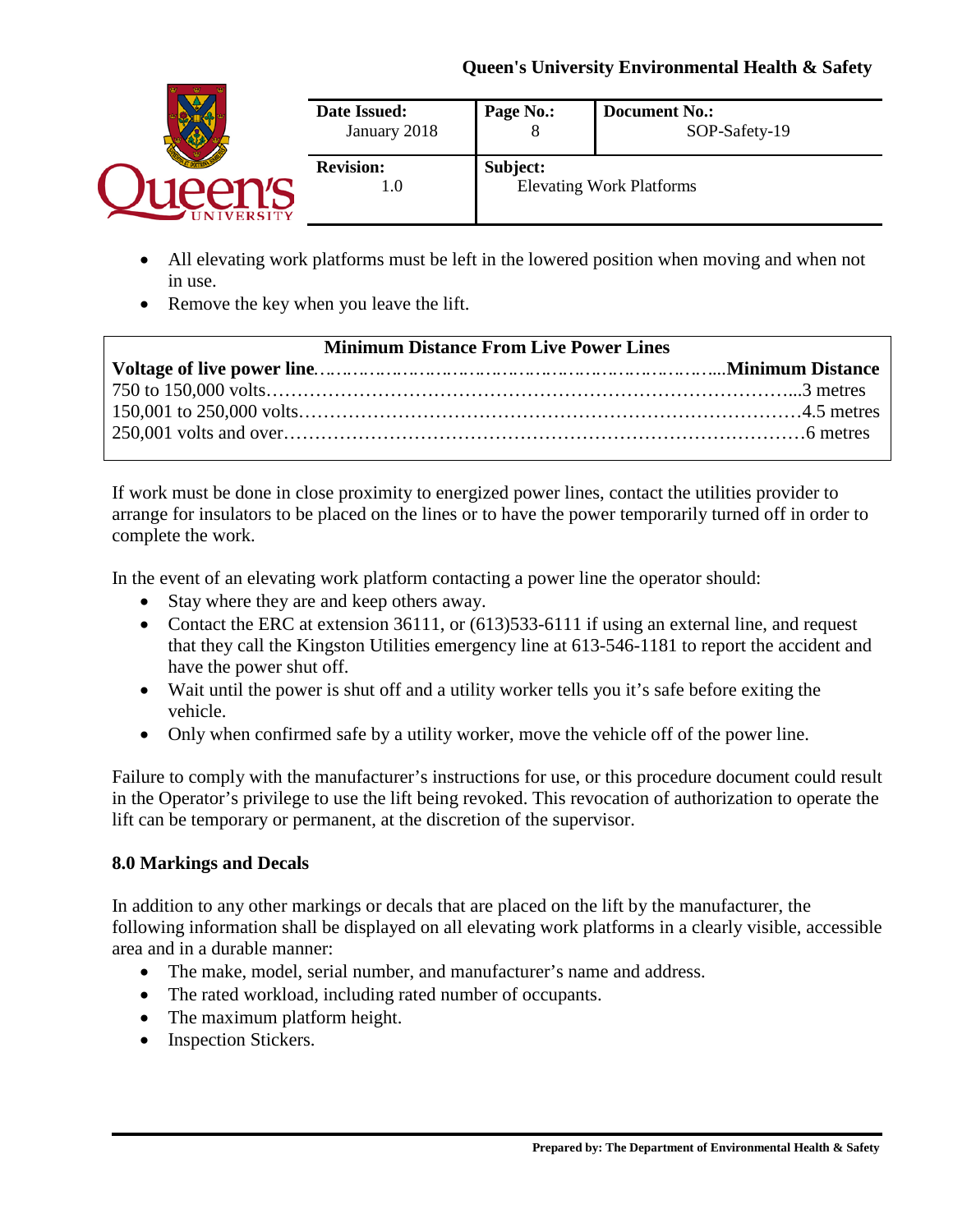|  | <b>Date Issued:</b><br>January 2018 | Page No.: | <b>Document No.:</b><br>SOP-Safety-19 |
|--|-------------------------------------|-----------|---------------------------------------|
|  | <b>Revision:</b><br>1.O             | Subject:  | <b>Elevating Work Platforms</b>       |

#### **9.0 Records Retention**

Maintenance, inspection and training records shall be maintained for equipment and its operators. Training records shall be maintained by the department which owns the equipment and by the Department of Environmental Health & Safety. The following records shall be maintained:

- Serial number and date of purchase shall be kept for as long as the department owns the lift.
- All operator's manual acknowledgement forms shall be maintained for a period of one year.
- Workplace inspection documents shall be maintained for a period of one year.
- Pre-start inspection documents shall be maintained for a period of one year.
- Periodic, annual and structural inspection documentation shall be maintained for the entire ownership of the lift.
- All records of maintenance performed on the lift shall be maintained for the entire ownership of the lift.
- All training records shall be maintained for ten years.

#### **Revision History:**

Version 1.0: January 2018 – Initial Release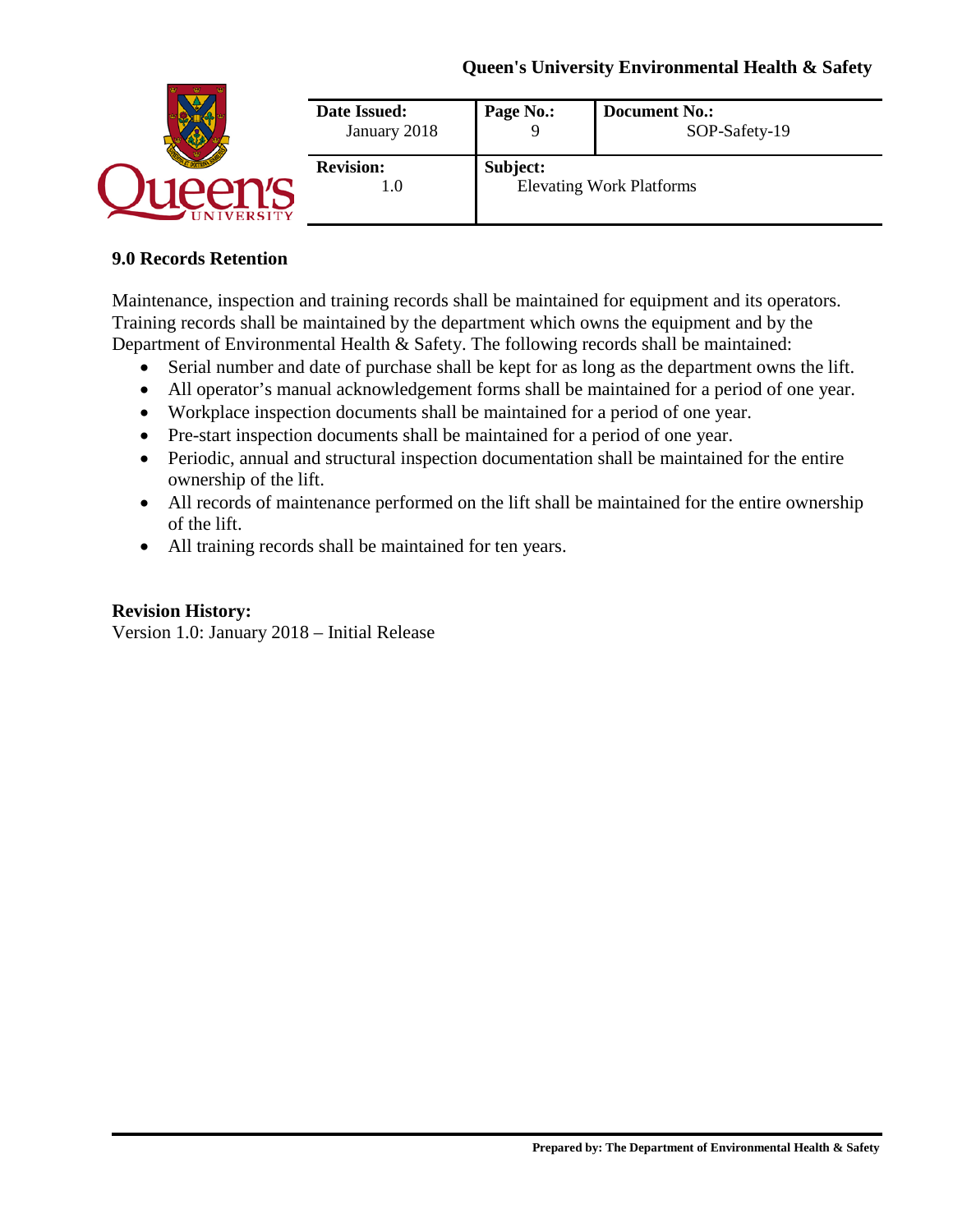# **Appendix A**

## **Practical Training Evaluation**

The Department of Environmental Health & Safety must approve the trainer which is based on his/her experience with the particular lift and/or his/her safety training experience. The training may also be performed by the lift manufacturers or vendors appointed representative. Each operator must be trained on each lift that he/she operates. The practical training evaluations shall consist of a review of the following items:

- a. All safety placards and warnings
- b. All switches, drive mechanisms, adjustments, and controls (both lower and upper controls)
- c. The functional operation of the lift
- d. The use of the outriggers or stabilizing equipment
- e. All gauges, horns, and lights
- f. Proper fueling and/or battery charging procedures
- g. Inspections and the inspection process

Elevating Work Platform:

Lift Manufacturer Model Serial #

I certify that I have met with the trainee identified below and have reviewed the operations of the lift identified above and made myself available to answer any questions he/she may have had with regards to the operation of this lift.

Print Trainer's Name Signature of Trainer Date

\_\_\_\_\_\_\_\_\_\_\_\_\_\_\_\_\_\_\_\_\_\_\_\_\_\_\_ \_\_\_\_\_\_\_\_\_\_\_\_\_\_\_\_\_\_\_\_\_\_\_\_\_\_\_ \_\_\_\_\_\_\_\_\_\_\_\_\_

I certify that I have met with the trainer identified above and that he/she has reviewed with me the operations of the specific elevating work platform identified above. I was given an opportunity to ask questions which, if any, were answered to my satisfaction and that I now have the necessary understanding of operations of this lift. I am also certifying that I have received general training on the safe operation of elevating work platforms which covers responsibilities, policy, inspections, platform stability, precautions, safety considerations, standard operating procedures, and other related safety concepts. I have reviewed the operator's manual for this lift and have been given the opportunity to ask questions that I may have had.

Print Trainee's Name Signature of Trainee Date

\_\_\_\_\_\_\_\_\_\_\_\_\_\_\_\_\_\_\_\_\_\_\_\_\_\_\_ \_\_\_\_\_\_\_\_\_\_\_\_\_\_\_\_\_\_\_\_\_\_\_\_\_\_\_ \_\_\_\_\_\_\_\_\_\_\_\_\_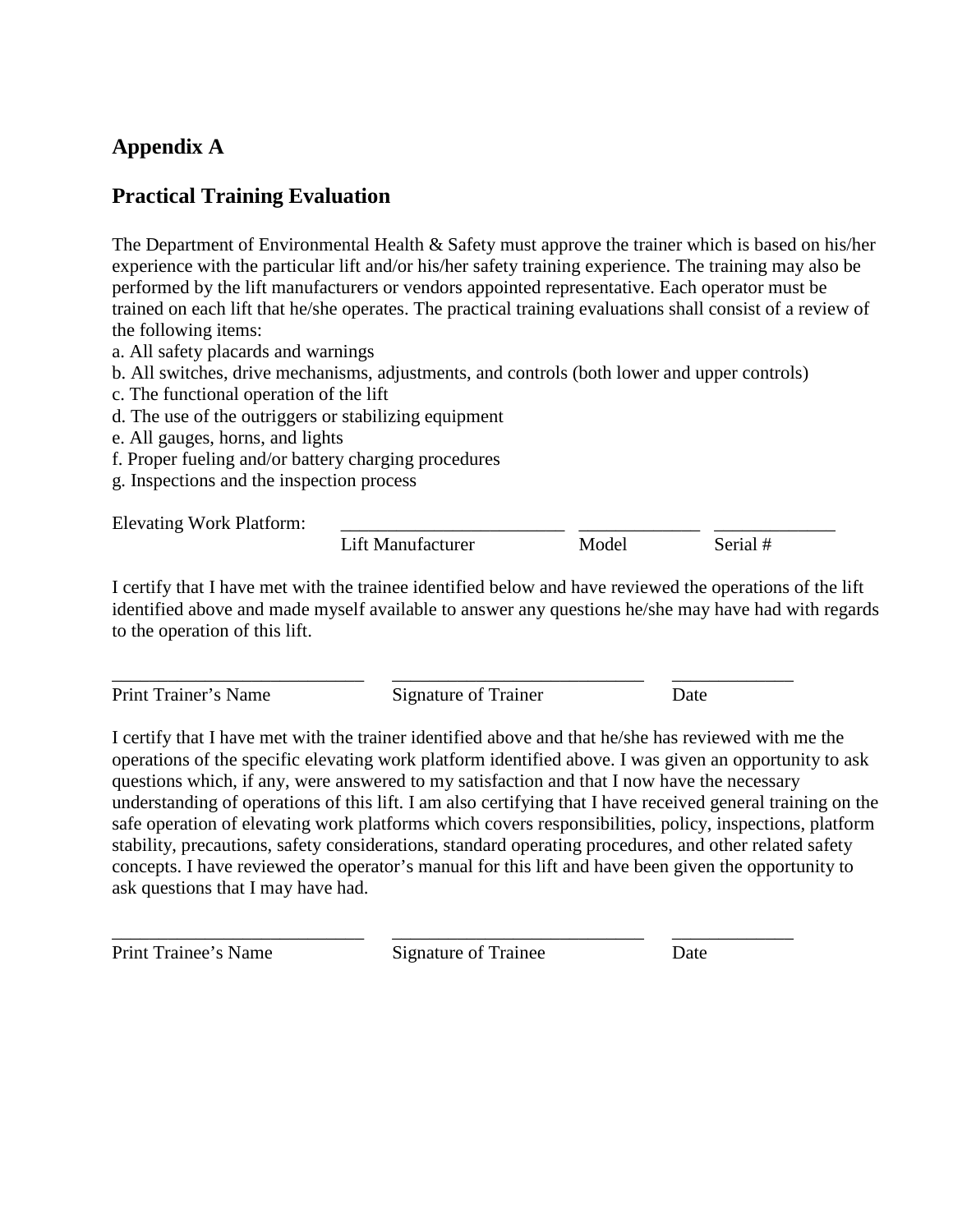# **Appendix B**

## **Elevating Work Platform Pre-start Inspection Form**

Prior to the use of an elevated work platform by an authorized and trained operator of the lift a prestart inspection must be completed. Documentation of the inspection shall be maintained by each department, with a copy of the most recent inspection document stored on the lift or in a designated location at the work site. Check off the items that have been inspected or mark the N/A box if the item does not apply to the lift being inspected. If there are any of these items that are not satisfactory, place the lift out of service until the item is corrected. Please also note the task for which the lift will be used in the spot provided.

| Department:          |        |           |  |
|----------------------|--------|-----------|--|
| Make:                | Model: | Serial #: |  |
| Inspector's Name:    |        |           |  |
| Description of Task: |        |           |  |
|                      |        |           |  |

| <b>Item Inspected</b>                    | Okay | <b>Not Okay</b> | N/A |
|------------------------------------------|------|-----------------|-----|
| Operating controls                       |      |                 |     |
| Emergency controls                       |      |                 |     |
| Safety devices                           |      |                 |     |
| Personal protective devices              |      |                 |     |
| Pneumatic system (leaks)                 |      |                 |     |
| Hydraulic system (leaks)                 |      |                 |     |
| Fuel system (leaks)                      |      |                 |     |
| Battery (fluid, connections)             |      |                 |     |
| Cables and Pulleys                       |      |                 |     |
| Wiring harness                           |      |                 |     |
| Loose/missing parts (locking pins/bolts) |      |                 |     |
| Tires and wheels                         |      |                 |     |
| Placards, Decals and Warnings            |      |                 |     |
| <b>Operational Manual</b>                |      |                 |     |
| Outriggers/Stabilizers                   |      |                 |     |
| Guardrail system and locking gate        |      |                 |     |
| Other items                              |      |                 |     |
| Inspection comments:                     |      |                 |     |

\_\_\_\_\_\_\_\_\_\_\_\_\_\_\_\_\_\_\_\_\_\_\_\_\_\_\_\_\_\_\_\_\_\_\_\_\_\_\_\_\_\_\_\_\_\_\_\_\_\_\_\_\_\_\_\_\_\_\_\_\_\_\_\_\_\_\_\_\_\_\_\_\_\_\_\_\_\_\_\_\_\_ \_\_\_\_\_\_\_\_\_\_\_\_\_\_\_\_\_\_\_\_\_\_\_\_\_\_\_\_\_\_\_\_\_\_\_\_\_\_\_\_\_\_\_\_\_\_\_\_\_\_\_\_\_\_\_\_\_\_\_\_\_\_\_\_\_\_\_\_\_\_\_\_\_\_\_\_\_\_\_\_\_\_

Inspector's Signature: \_\_\_\_\_\_\_\_\_\_\_\_\_\_\_\_\_\_\_\_\_\_\_\_\_\_\_\_\_\_\_\_\_\_\_\_ Date: \_\_\_\_\_\_\_\_\_\_\_\_\_\_\_\_\_\_\_\_\_\_\_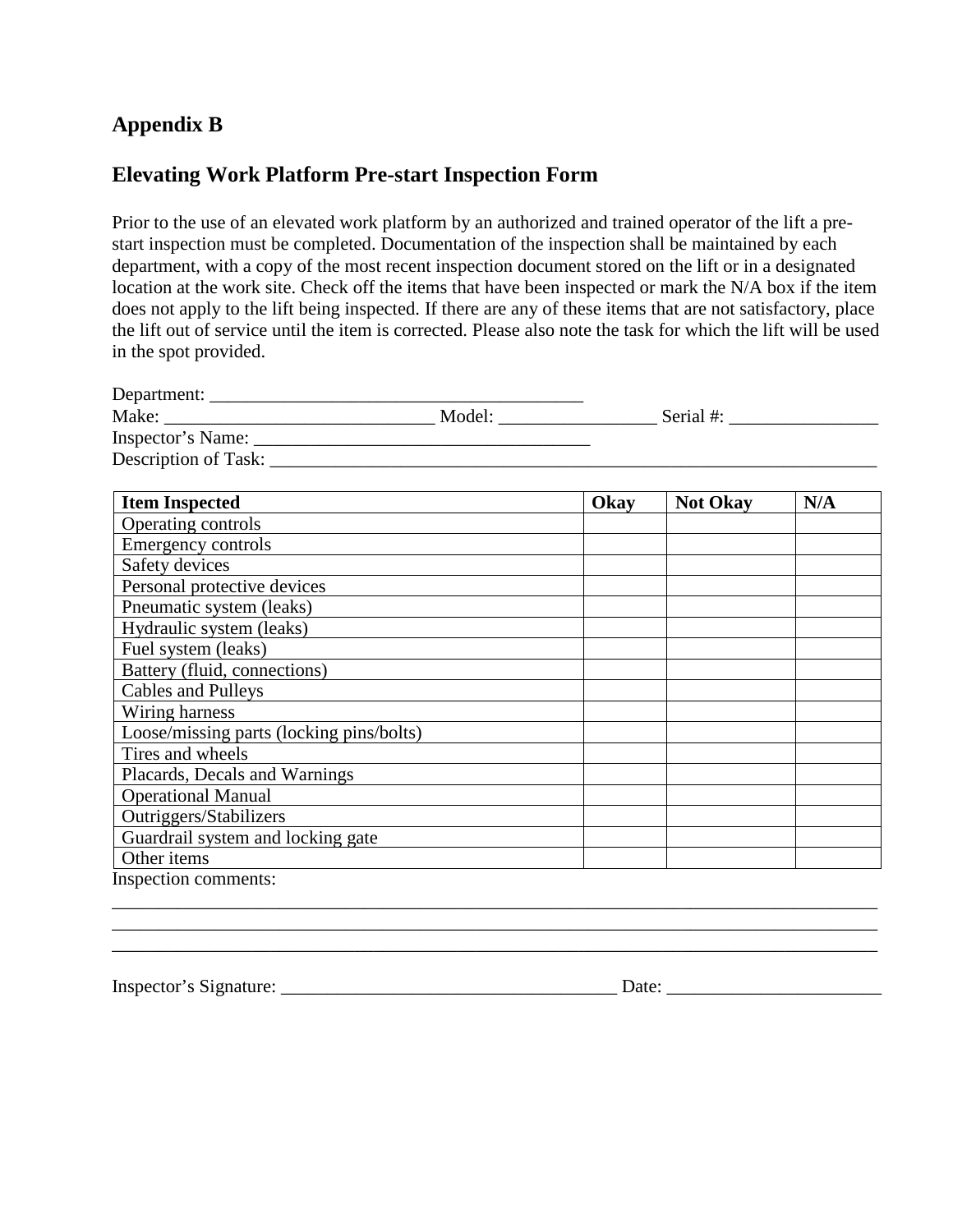# **Appendix C**

## **Elevating Work Platform Workplace Inspection Form**

The workplace inspection shall be performed prior to using the lift. One inspection may be performed for multiple tasks taking place in a single room/space per day. The workplace inspection must be performed by the individual who will be using the lift. Documentation of the inspection shall be maintained by each department and provided to the Department of Environmental Health & Safety upon request.

Check off the items that have been inspected and correct any safety issues that were identified prior to using the lift. If the safety issues cannot be corrected then do not use the lift to perform the task. Place any comments in the space provided below.

Department lift belongs to: Building name and room number where lift will be used: \_\_\_\_\_\_\_\_\_\_\_\_\_\_\_\_\_\_\_\_\_\_\_\_\_\_\_\_\_\_\_\_\_\_\_\_\_\_\_\_\_\_\_\_\_\_\_\_\_\_\_\_\_\_\_\_\_\_\_\_\_\_\_\_\_\_\_\_\_\_\_\_\_\_\_\_\_\_\_\_\_\_

Inspector's Name: \_\_\_\_\_\_\_\_\_\_\_\_\_\_\_\_\_\_\_\_\_\_\_\_\_\_ Date of Inspection: \_\_\_\_\_\_\_\_\_\_\_\_\_\_\_\_\_\_\_\_\_\_\_

Item observed

- Drop-offs or holes
- □ Slopes
- $\Box$  Bumps and floor obstructions
- Debris
- $\Box$  Potential sources of entanglement
- $\Box$  Overhead obstructions and high voltage conductors
- $\Box$  Hazardous locations and atmospheres
- $\Box$  Inadequate surface and support to withstand all load forces imposed by the lift
- $\Box$  Wind and weather conditions
- $\Box$  Visible lightening or active thunderstorm warnings
- $\Box$  Other weather related concerns are in the forecast
- $\Box$  Presence of unauthorized people
- $\Box$  Other possible unsafe conditions

Inspection Comments:

\_\_\_\_\_\_\_\_\_\_\_\_\_\_\_\_\_\_\_\_\_\_\_\_\_\_\_\_\_\_\_\_\_\_\_\_\_\_\_\_\_\_\_\_\_\_\_\_\_\_\_\_\_\_\_\_\_\_\_\_\_\_\_\_\_\_\_\_\_\_\_\_\_\_\_\_\_\_\_\_\_\_ Inspector's Name: <u>Date:</u> **Example 2.** Date:

\_\_\_\_\_\_\_\_\_\_\_\_\_\_\_\_\_\_\_\_\_\_\_\_\_\_\_\_\_\_\_\_\_\_\_\_\_\_\_\_\_\_\_\_\_\_\_\_\_\_\_\_\_\_\_\_\_\_\_\_\_\_\_\_\_\_\_\_\_\_\_\_\_\_\_\_\_\_\_\_\_\_ \_\_\_\_\_\_\_\_\_\_\_\_\_\_\_\_\_\_\_\_\_\_\_\_\_\_\_\_\_\_\_\_\_\_\_\_\_\_\_\_\_\_\_\_\_\_\_\_\_\_\_\_\_\_\_\_\_\_\_\_\_\_\_\_\_\_\_\_\_\_\_\_\_\_\_\_\_\_\_\_\_\_